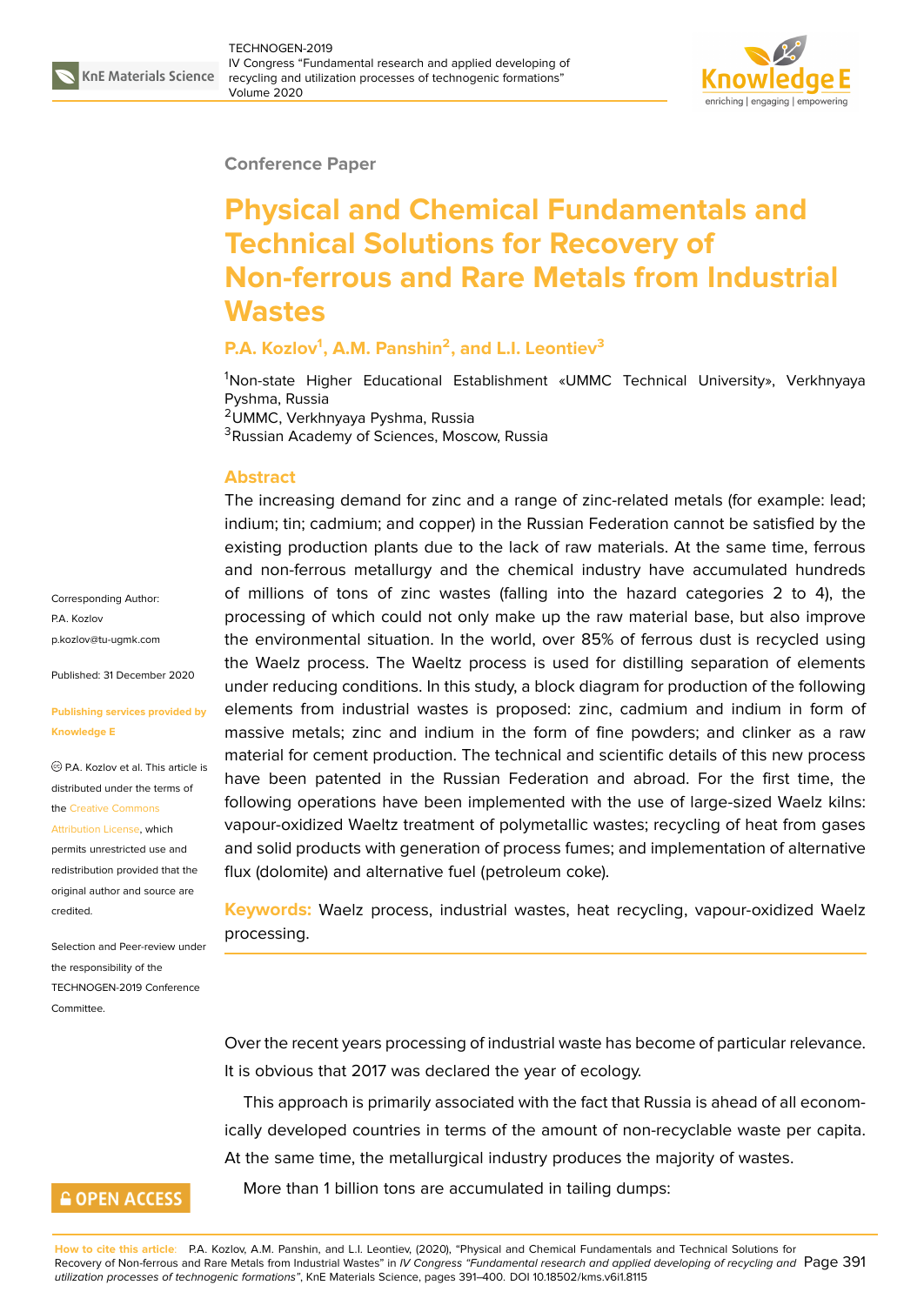- non-ferrous metallurgy 800 million tons;
- ferrous metallurgy 500 million tons.

The main supplier of waste is processing industry:

- electric melting of steel
- autogenous melting of copper-zinc sulfides and matte converting [1].

UMMC is the only Russian producer of zinc ranged the fourth metal in terms of production and consumption.

The growing needs of the Russian Federation in zinc and a whol[e](#page-8-0) range of zincrelated metals, such as lead, indium, tin, cadmium and copper are not met by the current output of the existing enterprises due to shortage of raw material. At the same time, the enterprises of ferrous and non-ferrous metallurgy, chemical industry have accumulated hundreds of millions of tons of zinc-containing waste of 2-4 hazard classes, processing of which will not only contribute to the plant raw material base, but will also improve the environmental situation.

The economic feasibility of extraction of zinc, lead, tin and indium is shown in Figure 1.



**Figure** 1: Economic feasibility of dust recycling.

The resulting toxic dust is stored in tailing ponds and dumps. Until now, in Russia these dusts and tailings have not been processed due to their complex chemical and mineralogical compositions, which differ significantly from raw materials as well as the lack of technology to recover all metals from this type of waste.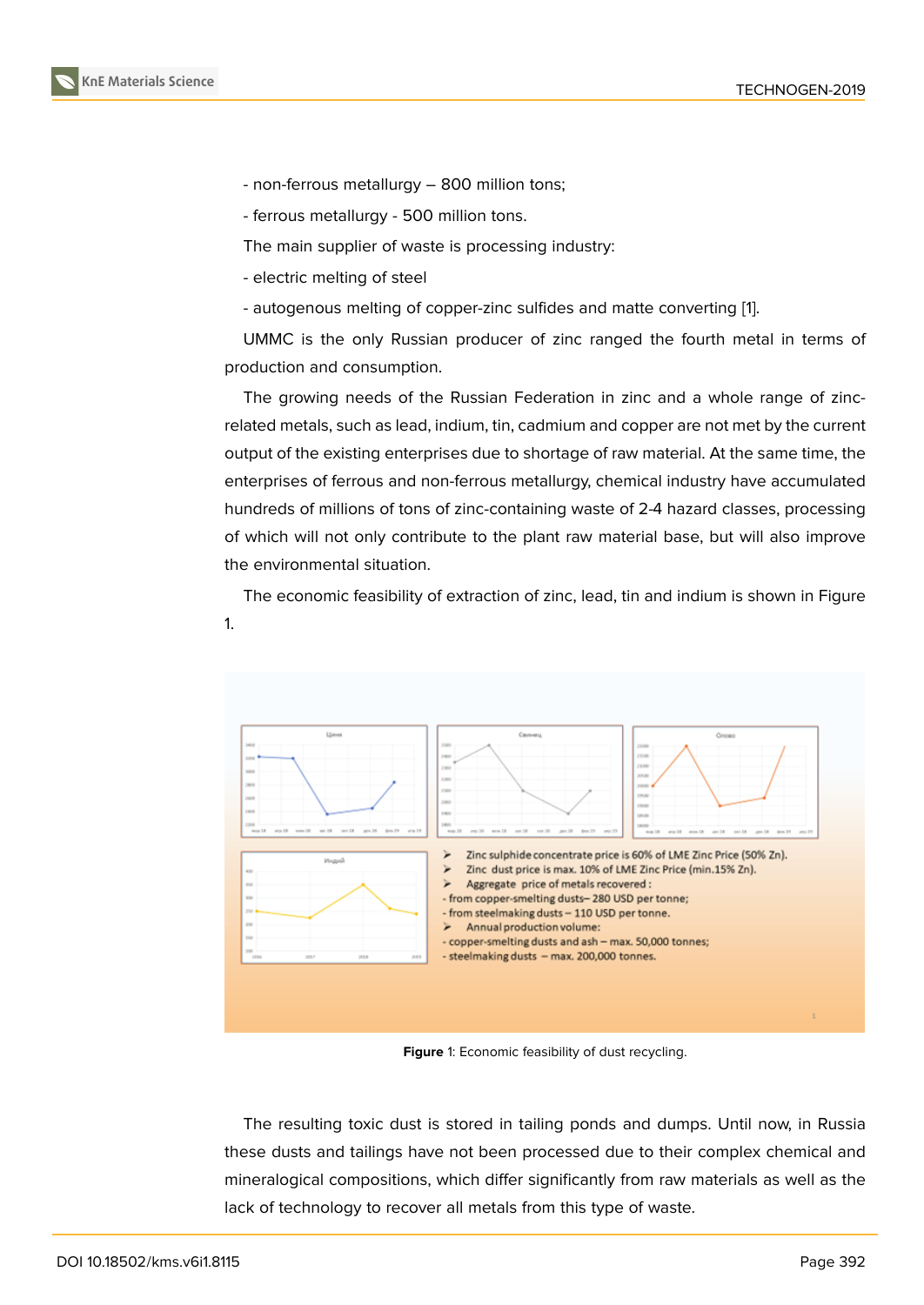These wastes as well as previously unprocessed and stored wastes of ferrous and nonferrous metallurgy and chemical industry can be used for primary recovery of the following metals: zinc, lead, tin, indium, cadmium, cobalt, copper, gold and silver.

The presence of the first metal (iron) and the fourth (zinc) in the waste creates a typical problem of their separation.

Many hydrometallurgical and pyro-metallurgical processes have been developed, but it is the Waelz process, which is currently used for processing of more than 85% of the dusts form processing of iron-containing scrap, that has been successful [2–6].

The Waelz technology is based on the separation of the elements of multicomponent oxide systems by distillation under reducing conditions [7].

The Waelz process is intended for processing of oxidized raw materi[al](#page-8-1) [an](#page-8-2)d due to its versatility allows to process chemical industry wastes in addition to ferrous and nonferrous metallurgy wastes.

It can be used to extract zinc, lead, tin, indium, cadmium, mercury, arsenic and antimony (see Figure 2).



**Figure** 2: Process waste recycling flow chart.

Some of these metals are distilled in the form of metal vapors (zinc, cadmium), some in the form of sulfides (lead, tin, arsenic), chlorides (indium), oxides (lead, arsenic, antimony).

Alloy of copper and precious metals remains in the clinker feeding the copper processing plants.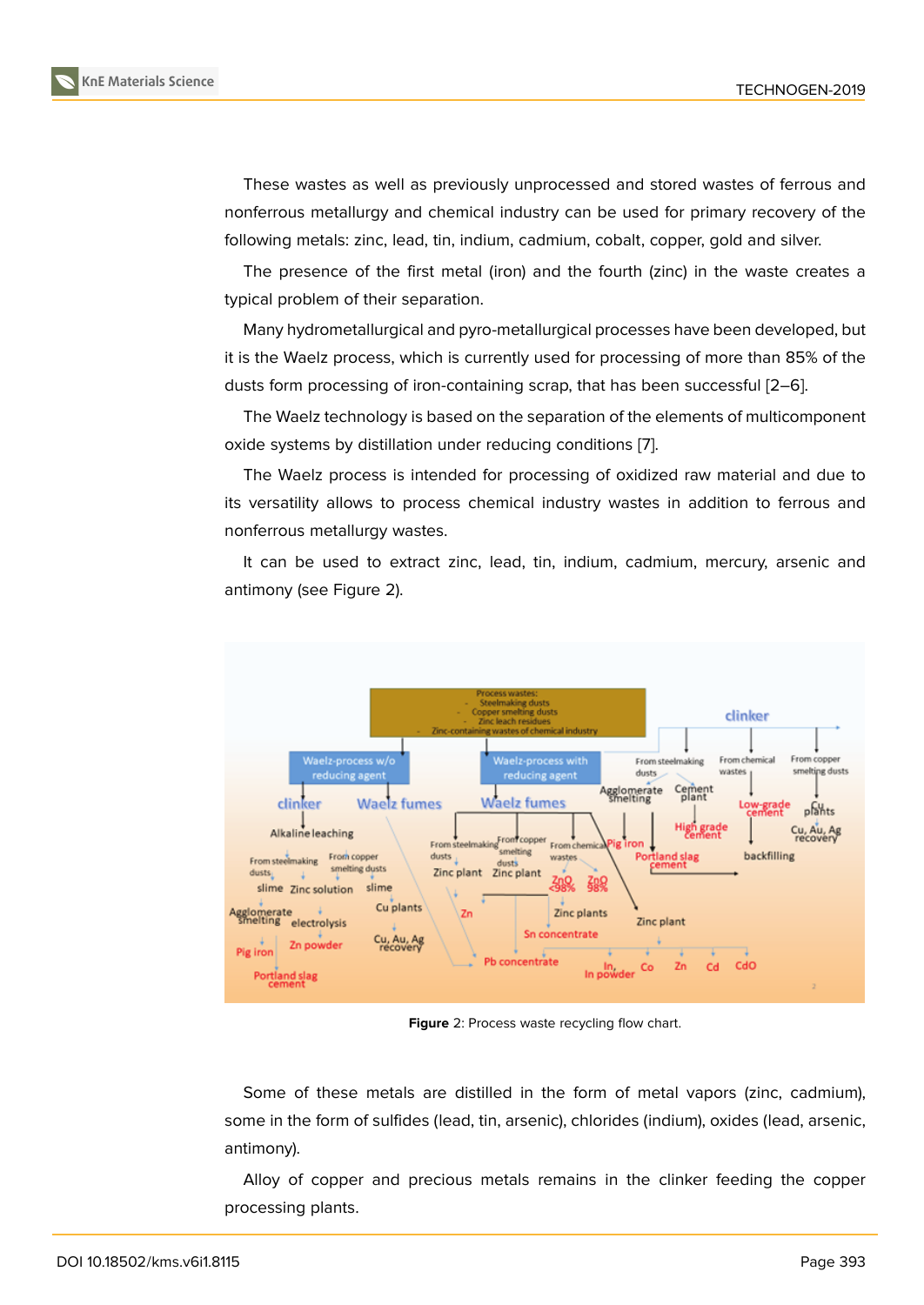Indium and cobalt are extracted by electrowinning technology from leaching solutions of Waelz fumes.

Tin and lead in the form of lead and tin concentrates are processed at lead and tin plants.

Electrolysis is used to produce metallic zinc, cadmium, indium and zinc powder.

Processing of steel electric melting dusts

Table in Figure 3 shows that the selected waste types contain very significant amounts of zinc and related lead, tin, and copper (copper production dust), iron (steel production dust), and indium (zinc leaching residue). However, the increased content of halides in the waste, which [p](#page-3-0)revent the release of zinc at the stage of zinc electrowinning from the solution after leaching, requires technology for their removal.

| description                                   | Zn        | <b>Pb</b>       | Sn       | Fe          | <b>CI</b>   | F                     | As             | CaO         | SiO <sub>2</sub> | Cu                       | In              |
|-----------------------------------------------|-----------|-----------------|----------|-------------|-------------|-----------------------|----------------|-------------|------------------|--------------------------|-----------------|
| <b>Steelmaking dusts</b>                      | $15 - 20$ | $0.2 - 5.0$     | ٠        | 11-36       | $0.4 - 6.0$ | $0.2 - 0.4$           | ۰              | ۰           | ۰                | $\overline{\phantom{a}}$ | ۰               |
| <b>Copper smelting dusts</b>                  | 17-25     | 10-30           | $2 - 4$  | $5 - 10$    | $1.5 - 2.6$ | $0.1 - 0.3$           | $0.1 - 2.5$    | $0.2 - 4.0$ | $2-8$            | 3.5                      | ٠               |
| Zinc leach residues<br>Zinc cakes             | 18-21     | $1.5 - 5$       | ٠        | 13-30       | 0.05        | $\tilde{\phantom{a}}$ | ۰              | $0.5 - 0.8$ | $4 - 6$          | ٠                        | $0.02 -$<br>0.1 |
| Zinc-containing waste<br>of chemical industry | 15-18     | $0.03 -$<br>0.4 | $\alpha$ | $1.5 - 1.8$ | 0.12        | $\,$                  | $\blacksquare$ | 18-20       | 8.0              | $\blacksquare$           | $\sim$          |

<span id="page-3-0"></span>**Figure** 3: Chemical composition of zinc-containing process wasted.

Phase analysis of such a complex product as electrometallurgical dust was carried out with integrated use of X-ray and Mössbauer spectrometry complementing each other, as well as electron microscopy.

Zinc in EAF dust is contained in both ferritic and oxide forms. Moreover, there are sodium and potassium chlorides, graphite, magnesite and calcite.

To find out the form of iron in dust, Mössbauer analysis was performed. Two systems of hyperfine structure (HFS) lines with effective magnetic fields  $H_{eff}$  of 489 and 459 kOe and a zinc ferrite doublet with isomer shift  $\delta E1 = 0.34$  mm/s and a quadrupole splitting ΔЕQ = 0.51 mm/s were found on the Mössbauer spectrum of EAF dust sample. At the same time, 66.2% of iron atoms are part of ZnFe $_2 \mathrm{O}_4$ , and 33.8% of iron atoms are part of Fe3O4, which correlates with quantitative assessment of x-ray phase analysis.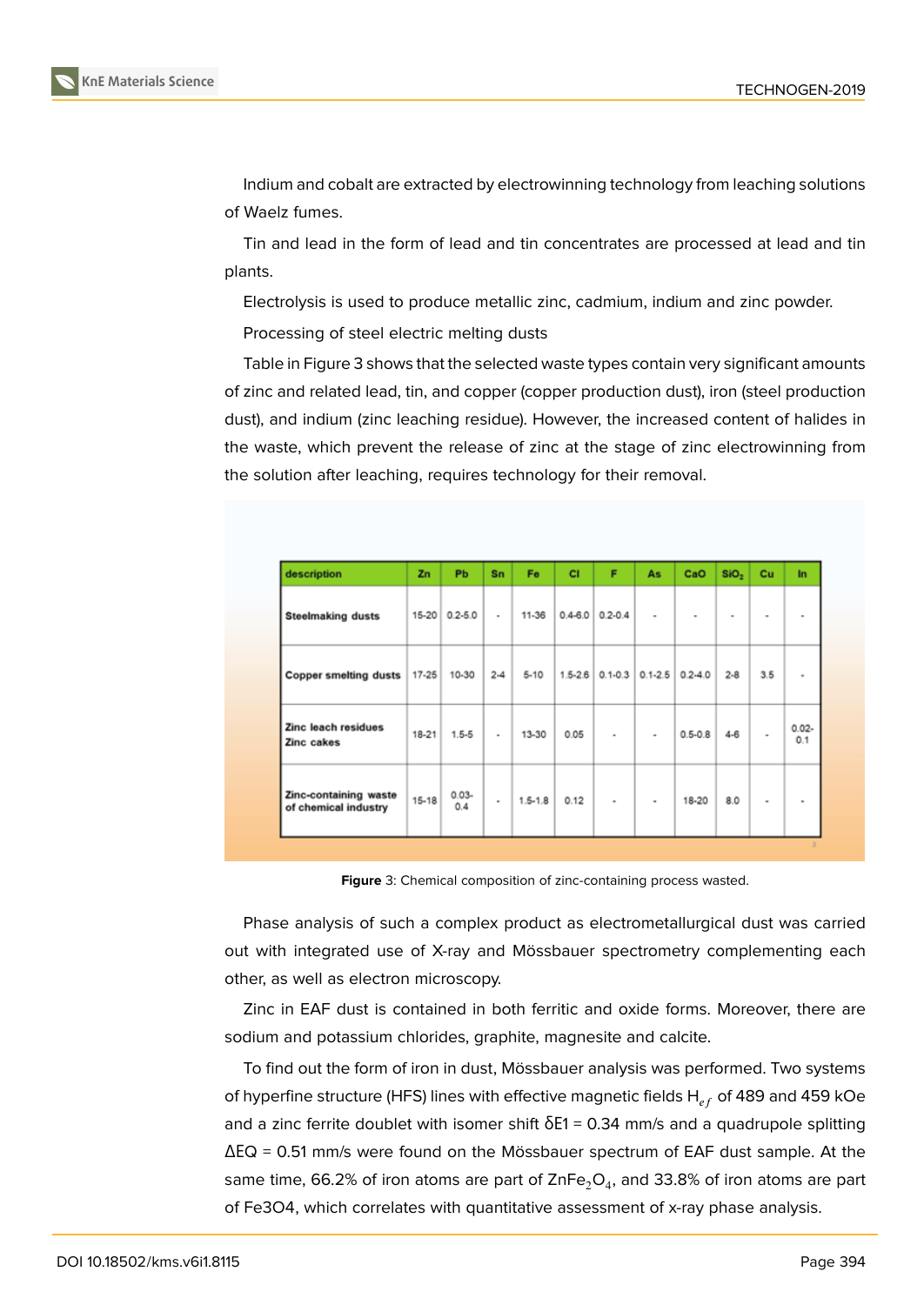

The results of physicochemical studies made it possible to characterize electric furnace slimes as technogenic multicomponent micro-sized oxide powder materials based on iron oxides containing zinc. The concentration of zinc in slime mainly depends on the total amount of zinc in scrap metal used in charge.

Phase analysis of the dust obtained by melting copper was carried out by x-ray phase method.

The calculation of the main reflexes intensities made it possible to distinguish predominant phases of copper smelting dust.

Dusts, unlike ferrous metallurgy dusts, contain much lead and also tin.

X-ray phase analysis indicates the presence of lead in the form of sulfate and sulfide, of lead – in the form of orthostanate, ferrite and sulfide and of copper - in the form of chalcopyrite.

Lead is present in the form of sulfate and sulfide by 85-90%. The remaining amount of lead (about 10%) has silicate or oxide form.

For zinc extraction, zinc concentrates go through two stages: pyrometallurgical (firing in fluid bed furnaces) and hydrometallurgical.

The products of roasting in fluid bed furnaces are treated with solutions containing sulfuric acid in order to transfer zinc to solution. After leaching, the solution pH is 4.7-5.2. As the result of leaching, zinc leach residues- zinc cakes and zinc-containing solutions - are formed.

Zinc cakes consist of residual zinc sulfide (sphalerite), zinc ferrites, newly formed copper sulfide and iron compounds cemented with a finely dispersed flocculent substance of sulfate-hydroxide composition with inclusion of zinc oxide and goethite.

The indium content in zinc cake is 0.02-0.1%.

Besides ferrous and non-ferrous metallurgy waste, more than one million tons of zinc-containing waste of chemical industry have accumulated at landfills.

The presence of zinc in the slime was established as 23.7% of carbonate and 1.5% of hydroxide, calcium - as 26.5% of sulfate dihydrate, 8.7% of carbonate and 14% of free silica, carbon - as 8.2% of organics.

The variety of phase and chemical composition of each waste shows that in order to turn a scientific and technical idea into a specific process, it is necessary to know the behavior of components under Waelz conditions and to develop methods for metals extraction based on the data obtained.

From the data on phase and chemical composition of wastes, we can see significant difference in both quantity and quality of their components. Therefore, it was necessary to find solutions for each type of waste.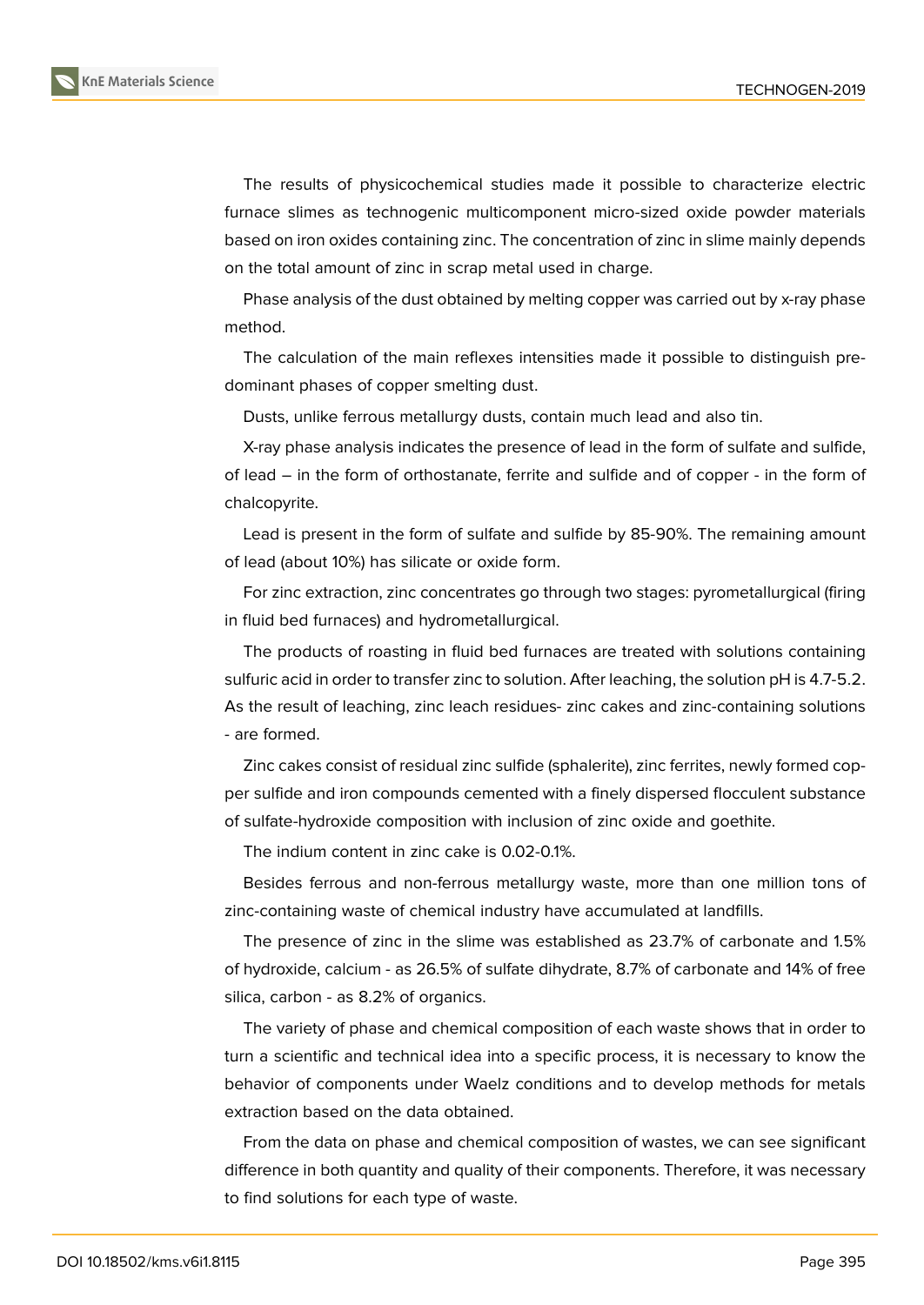The latest development in Weltz process was design and construction of Waelz complex No. 6 with a Waelz kiln 60 m long and 4 m in diameter at PJSC Chelyabinsk Zinc Plant. The Waelz complex No. 5 put into operation in 2007-2008 was taken as a basis. The hardware diagram of Waelz complex is shown in Figure 4.



**Figure** 4: Steelmaking dusts and smelting dusts recycling flow chart.

The designed process flow diagram and engineering solutions, industrial application, differing from the globally known ones used for processing of the crude ore, processed and antropogenic zinc-containing raw materials were developed on the basis of the research and include the following main stages:

- steam oxidative Waltz treatment (1) of raw materials with fuming of zinc, lead, indium and tin in a tube furnace and conversion of copper into clinker transported to copper smelters, as well as iron-containing clinker which is transported to ferrous metallurgy productions [8, 9];

- preparation of raw materials for metallurgical processing, eliminating the loss of materials and ensuring the effectiveness of subsequent pyrometallurgical processing [10];

- pyro-selective Waelz treatment (P) of the oxide from Waltz treatment (1) with release of lead fumes, their further condensation, washing and obtaining concentrate, as well [as](#page-9-0) zinc-containing clinker [11];

- leaching of zinc-containing clinker to obtain zinc-containing solution and lead or lead and tin cake which is transported to the productions of these metals;

- extraction of indium fr[om](#page-9-1) the solution (in the processing of zinc cakes)

- electrolysis of a zinc-containing purified solution to obtain commercial zinc.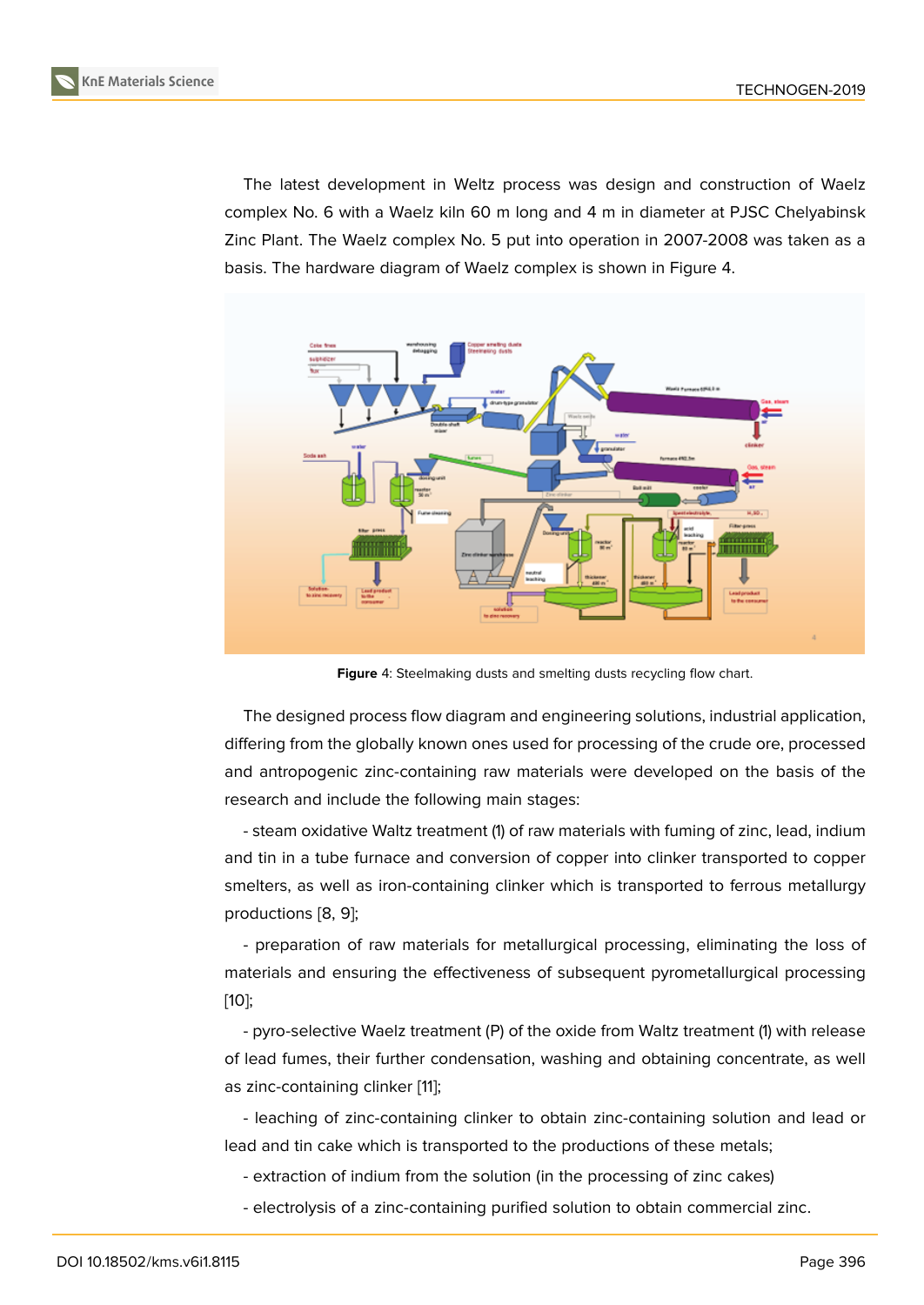- electrolytic refining of indium to produce commercial indium.

Original world class solutions are:

■ process of steam oxidative Waeltz treatment of polymetallic wastes, providing 99% recovery of zinc, 98% of lead and 93% tin, which is 4% higher than the known analogues;

■ recycling of heat from gases and solid products, with the production of process steam, providing at the same time two-fold reduction in energy costs in comparison with the best foreign counterparts;

■ designs of Waelz furnaces, a waste heat boiler and filters, ensuring a reduction in dust content of exhaust gases to 0.4-0.7 mg/m3 (European standard - 5 mg/m3);

■ the versatility of technology that enables processing of dust from non-ferrous and ferrous metallurgy, waste from galvanic shops, spent catalysts, waste, etc. [11, 12];

 $\blacksquare$  conversion of harmful elements (As3 +, CI-, F-) into low-toxic compounds with their subsequent use in industry (ferrous metallurgy) and construction (roads, etc.) [13, 14];

■ recovery from wastes of zinc and additional metals: indium, tin, lead, [ca](#page-9-1)[dmi](#page-9-2)um;

■ methods for improving the quality of marketable products and the seq[ue](#page-9-3)[nce](#page-9-4) of operations providing selective separation of multicomponent waste elements;

■ obtaining a wide range of powders: indium powder - by disproportionation method (Figure 5), zinc powder by electrolysis (Figure 6), cadmium oxide from a cadmium sponge (Figure 7) [15].



**Figure** 5: High-grade indium powder production chart.

There are no equal technologies for joint processing of dusts from non-ferrous and ferrous metallurgy in world practice. Engineering solutions and know-how can be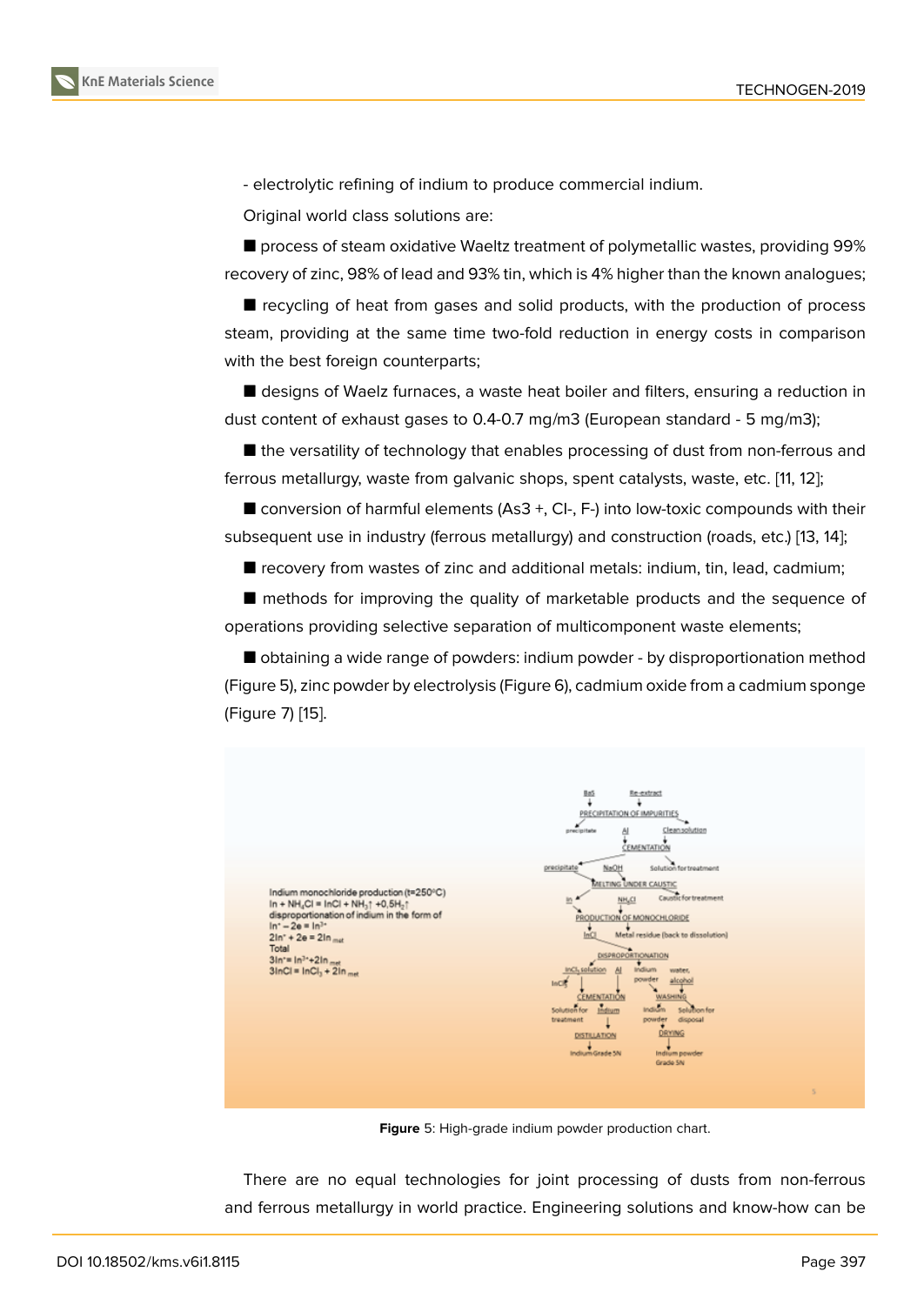**KnE Materials Science**



**Figure** 6: Ferrous zinc dust recycling flow chart.



**Figure** 7: Cadmium oxide powder production from cadmium sponge.

exported abroad (Germany, USA, Bulgaria, Brazil, etc.). A number of patents are currently being patented in Germany.

The development of a physical and chemical basis and engineering solutions for the extraction of the gamut of non-ferrous (zinc, lead, copper, tin, cobalt), rare (indium and cadmium) metals, as well as iron in the form of metals or powders, salts and oxides from industrial and chemical waste improves ecological situation in areas where industrial enterprises are located.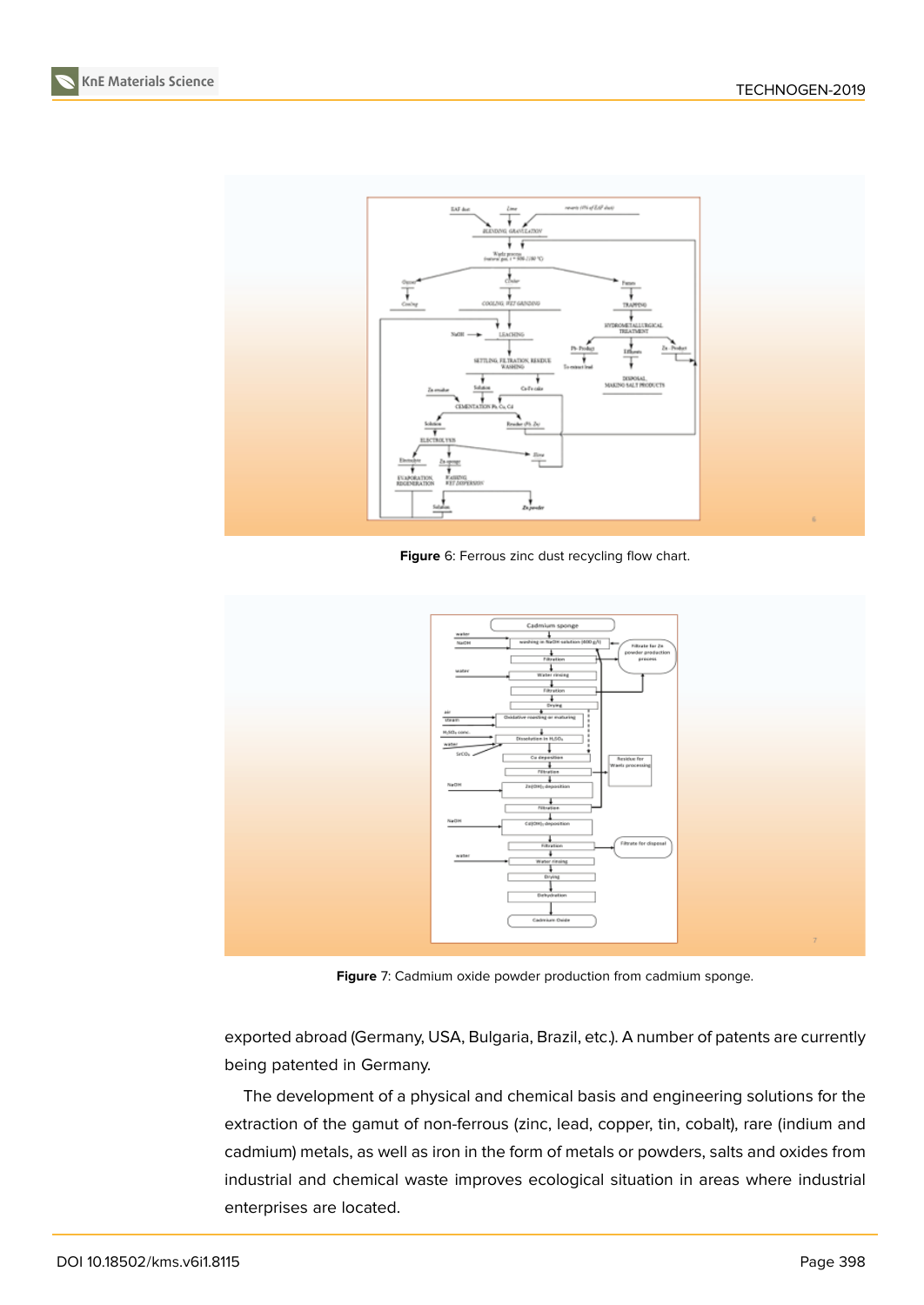

**KnE Materials Science**

Since 2010, all the dusts of copper smelters of UMMC (more than 30 thousand tons/year), and waste products from ferrous metallurgy enterprises (more than 13 thousand tons/year) are processed annually.

The new technology is being widely used: a large-sized Waelz kiln 60x4m is under commissioning at PJSC "Chelyabinsk zinc plant", and in Nizhny Tagil a furnace 60x3 m is being commissioned according to the process procedure developed by the UMMC Technical.

The Waelz complexes are being designed according to the regulations of TU UMMC in Abinsk, Nevinnomyssk, Balakovo. This will make it possible to process almost all of the zinc-containing dusts generated annually in the country from copper smelting and electric steel production and to proceed with the processing of previously buried waste.

Within the framework of the work, two important economic problems are solved: providing the metallurgical industry with high-quality raw materials and solving the environmental problem associated with the disposal of waste of hazard classes 2-4, with a reduction in the content of dust emissions in Waelz process from 10 mg / nm3 under the project to 0.4- 0.7 mg / nm3 (the European standard requires 5 mg / nm3), a decrease in annual CO2 emissions of 2 million m3.

## **References**

- <span id="page-8-0"></span>[1] Leontiev, L. I. (2013). No Further Accumulation of Metallurgy Waste. *Ecology and Industry of Russia,* issue 1, pp. 1-3.
- <span id="page-8-1"></span>[2] Piret, N. L. and Muller, D. (1993). Beurteilungskriterien der Verarbeitung von Reststoffen mit niedrigem Zinkgehalt aus der Eisen und Stahlproduction. *Erzmettal*, vol. 46, issue 6, pp. 364-368.
- [3] Zunkel, A. D. (1999). EAF DustTreatment Technologies and Processes: A Status Report. In Proc. Rewas'99—Global Symposium on Recycling, Waste Treatment and Clean Technology, vol. II. TMS, San Sebastian, pp.1453–1461.
- [4] Rutten, J. T. (2009). *Ist der Walzprozess fur EAF Staub noch zeitgemab?* Stand der Technic und Herausforderungen, Vemetzung von Zink und Stahl. Presented at 2. GDMB Seminar, Leoben, Heft 118 der Schriftenreihe der GDMB, Leoben, Österreich, S. 137-149.
- [5] Nakamura, T. (2005, October). Zink Recycling Technology Now and in the Future. Presented at *the International Symposium on Lead & Zinc., Kyoto, Japan*. Kyoto: MMIJ. Vol. 1, pp. 123-137.
- <span id="page-8-2"></span>[6] Yakornov, S. A., *et al*. (2017). Features of the Decomposition of Zinc Ferrite with Lime in Dust of Electric Arc Melting Steel. *Problems of ferrous metallurgy and materials*